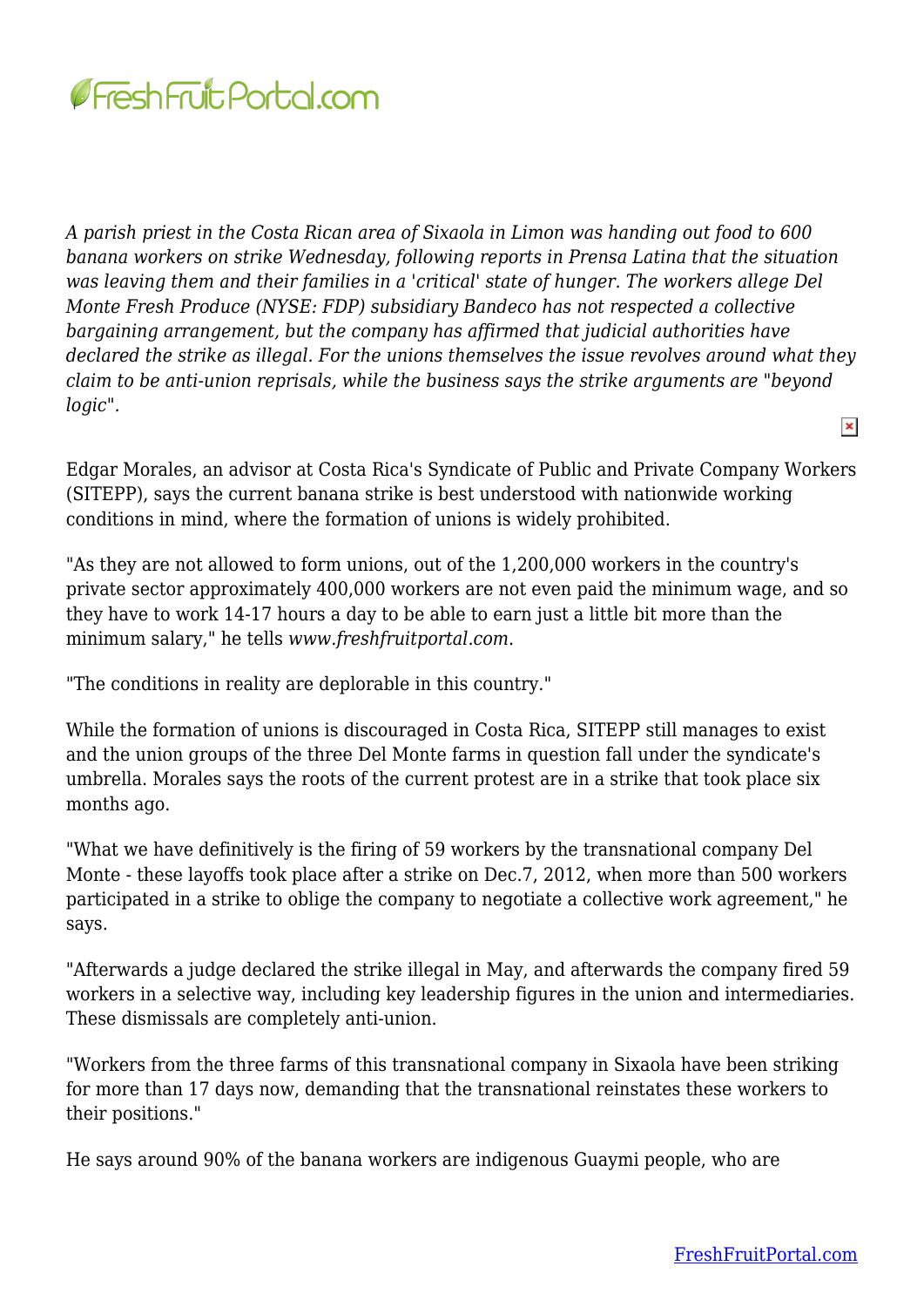

currently going hungry during the strike.

"They [Del Monte] aren't paying their salaries and in addition they have closed the stores where they can buy food with the objective of shutting down the movement," he says.

"They are mainly concerned about getting basic food elements like powdered milk for their children, beans, rice, cooking oil.

"But what we are mainly occupied with is to show that they [Bandeco] are not complying with the procedures agreed upon in the collective working arrangement. There is an established procedure but the company, in an arbitrary way, has fired workers."

Bandeco has denied closing down food stores as they do not fall under the company's control, while a spokesperson told *www.freshfruitportal.com* the layoffs were made on the basis of what is established in the labor legislation, as well as within the guidelines of the collective agreement.

Morales adds the solidarity strike is gaining momentum with other unions in Costa Rica, while SITEPP has sought out support from international unions such as the Common Central American Syndicate Platform, the World Federation of Trade Unions and the Trade Union Confederation of the Americas.

Website *Nacion.com* reported different groups across Costa Rican industries were planning a general strike in August to demonstrate discontent over labor rights, concessions and a lack of public action.

## **Bandeco's perspective**

A release from Bandeco claims 52 workers were fired, rather than the 59 mentioned by SITEPP, within "strict accordance with the law and within the time allowed", after the December strike was declared illegal.

"The company explains that at all times we have followed the due process and all actions taken are within the law," the release said.

"This movement that has been occurring since June 5 does not respond to the search for economic and social demands. It is simply the reaction of a small group, attached to SITEPP union, to a legal measure authorized by the laws of the country to lay off workers that have participated in an illegal strike, as it is for the case in question.